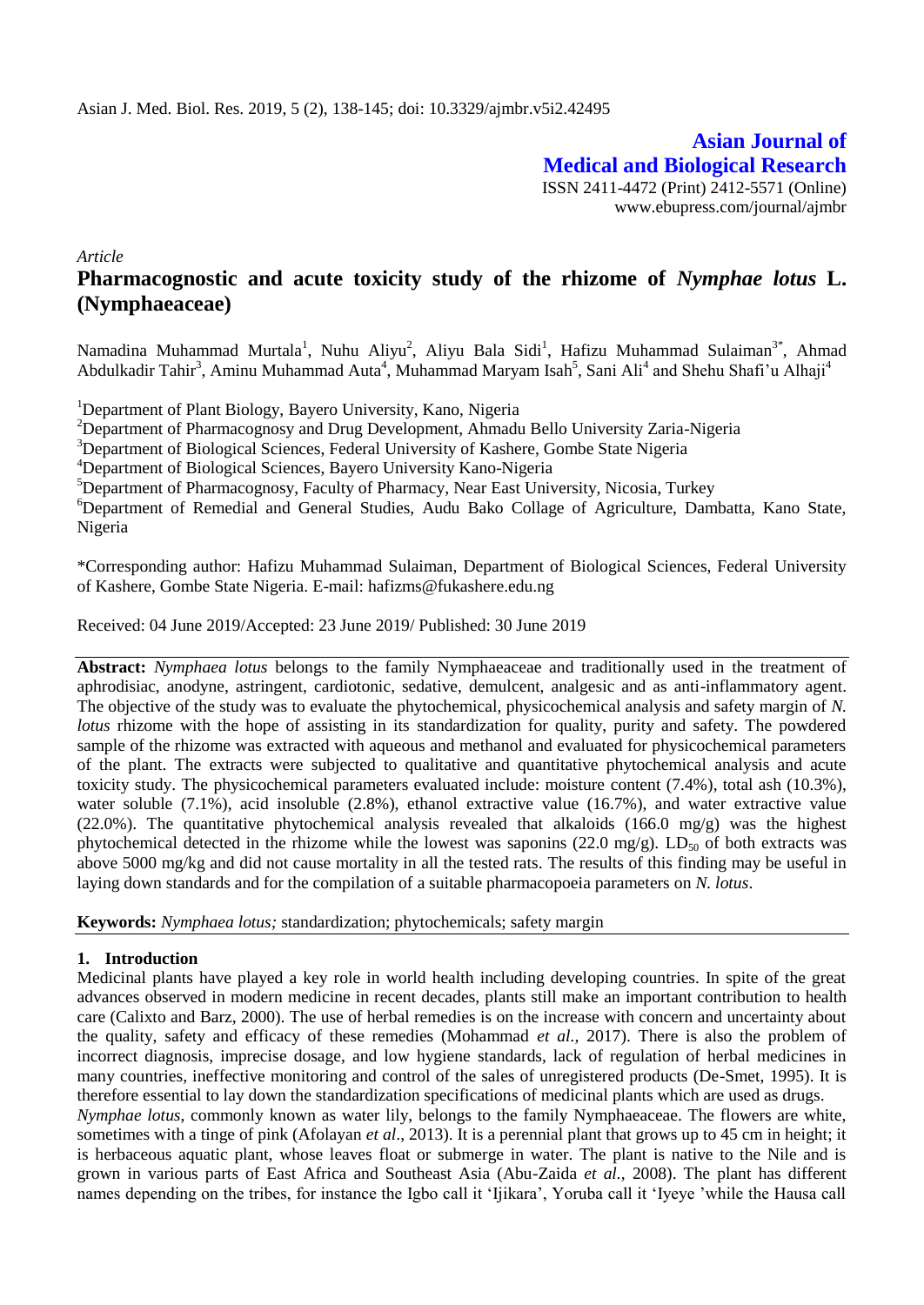it 'Bado' (Jethro, 1994). It is commonly seen in freshwater ecosystem where it is scattered and seen flating on top of water bodies (Carlini, 2003). It is among the earliest aquatic macrophytes that have been identifid in Nigerian freshwaters (Akinjogunla *et al.,* 2009). It is used in traditional medicine system as an aphrodisiac, anodyne, astringent, cardiotonic, sedative, demulcent, analgesic and as anti-inflammatory agent (Aduema *et al.,* 2018). The plant is known to contain a lot of chemical compound. It has a calming and sedative effect on the nervous system, therefore it can be used in the treatment and management of insomnia and anxiety disorders (Afolayan *et al*., 2013).

Despite the medicinal applications of *N. lotus*, there is dearth of information on the standardization parameter. Therefore, this study was carried out to determine the phytochemical, physicochemical parameters and safety margin of *N. lotus* rhizome.

## **2. Materials and Methods**

## **2.1. Collection, identification and preparation of the plant material**

The plant material was collected at Kabo Local Government Area of Kano State. The plant was taxonomically authenticated at the Herbarium unit, Department of Plant biology, Bayero University Kano, Nigeria with Voucher specimen number BUKHAN356. The rhizome was washed, cleaned and all foreign matter removed, it was then air-died and comminuted to powder form, stored in an air-tight container for subsequent use.

## **2.2. Chemo-microscopic studies on the rhizome of** *Nymphae lotus*

Powdered sample (rhizome) of *Nymphae lotus* was used for this study to detect the presence of cell wall materials and cell inclusions. Finely ground sample of plant was cleared in a test tube containing 70% chloral hydrate solution. It was then be boiled on a water bath for about thirty minutes to remove obscuring materials. The cleared sample was mounted with dilute glycerol onto a microscope slide. Using various detecting reagents the presence of cell wall materials and cell inclusions was detected in accordance to WHO (2011) guidelines.

## **2.3. Cell wall materials**

### **2.3.1. Test for cellulose**

A drop or two of iodinated zinc chloride was added to the powdered sample and allowed to stand for a few minutes and observed under a microscope. It stained cellulose cell wall blue to blue- violet.

## **2.3.2. Test for lignin**

The powdered plant material was moistened on a slide with a small volume of phloroglucinol and allowed to stand for about two minutes or until almost dry. A drop of hydrochloric acid was added and view under a microscope. Pink stained or cherry red was observed, for the presence of lignin.

## **2.3.3. Test for suberized or cuticular cell walls**

A drop or two of Sudan red was added to the cleared powdered sample and allowed to stand for few minutes and observed under a microscope. Orange red or red colour was observed presence of suberin or cutin on the cell.

## **2.3.4. Test for gum and mucilage**

To a small portion of the cleared powdered sample of the plant, a drop of ruthenium red was added. Appearance of pink coloration was considered positive for gums and mucilage.

## **2.4. Cell inclusions/cell contents**

## **2.4.1. Test for starch grains**

To a small portion of the cleared powder sample of the plant, N/50 iodine was added. Appearance of blue-black or reddish-blue coloration on some grains would be considered positive for starch.

## **2.4.2. Test for calcium oxalates and calcium carbonates**

To a small portion of the cleared powdered sample of the plant, HCl was added, dissolution of crystals in the powdered drug without effervescence was considered positive for calcium oxalate while slow dissolution with effervescence was considered positive for calcium carbonate.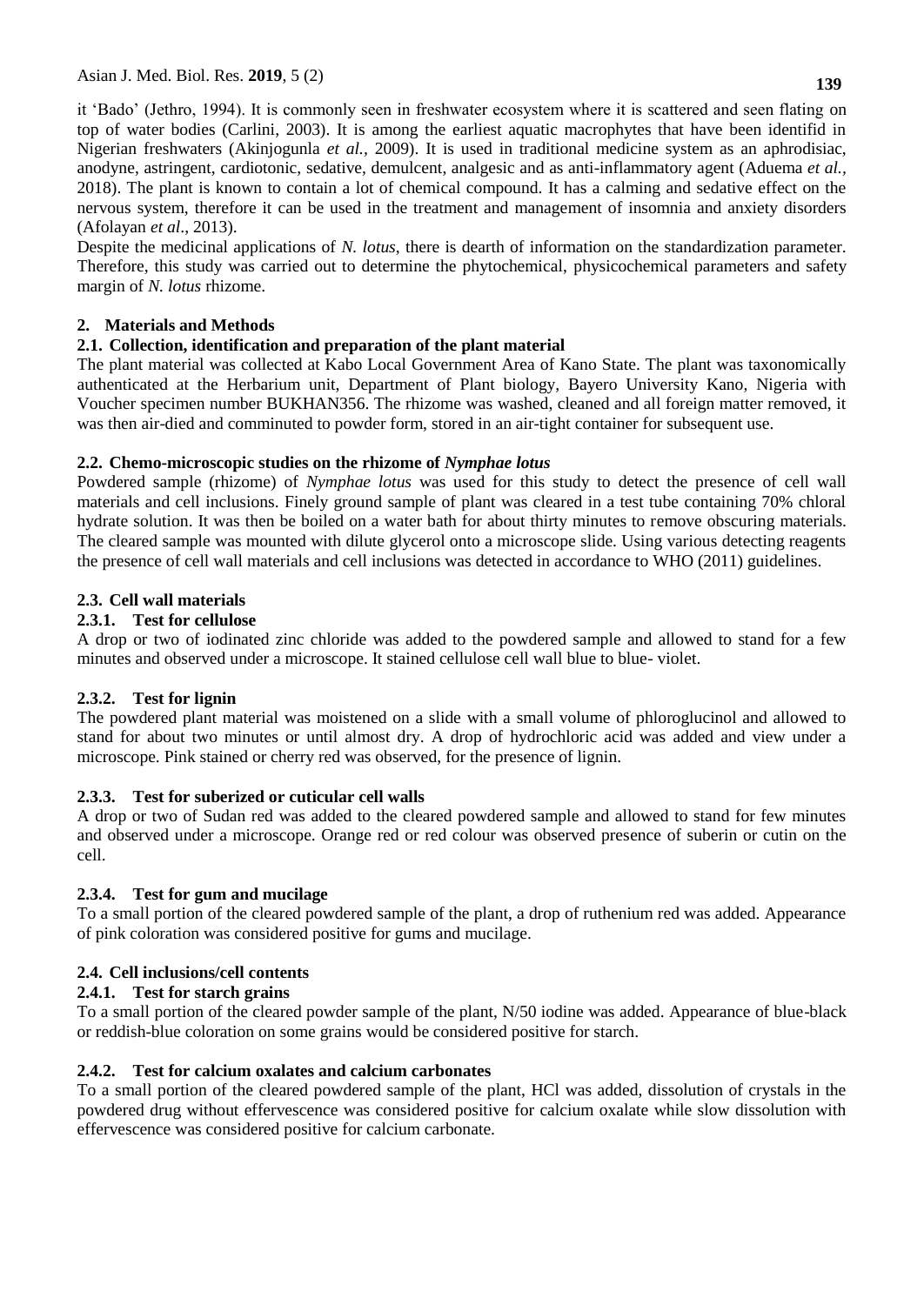### **2.4.3. Inulin**

A drop of 1-naphthol and that of sulphuric acid was added to the powdered sample and viewed under the microscope. Spherical aggregations of crystals of inulin turned brownish red and dissolve.

### **2.4.4. Test for tannins**

To a small portion of the cleared powdered sample of the plant, 5% ferric chloride solution was added. Appearance of greenish black colour was considered as positive for tannins.

### **2.5. Physicochemical parameters**

Powdered sample was subjected to physicochemical analysis such as water and alcohol soluble extractives, total ash, acid insoluble ash, water soluble ash and moisture content were determined (WHO, 2011).

### **2.6. Elemental analysis of powdered rhizome of** *Nymphae lotus*

#### **2.6.1. Acid digestion of the samples**

0.5 grams of the powdered plant material was weighed into 10 different beakers each of 50 ml, to which 2.5ml of hydrochloric acid (HCl) and 7.5ml Nitric Acid (HNO<sub>3</sub>) were added to each beaker. The 10 beakers used were placed in an open space for 2 hours and mixture of hydrochloric acid (HCl) and nitric acid (HNO3) in 1:1 ratio was added to each beaker. It was kept on a hot plate at  $100^{\circ}$ C-170<sup>o</sup>C for 1-4 hours. After the contents in beakers is about to dried; 5 ml of Hydrochloric acid (HCl) was added to each beaker and be kept on the hot plate until the entire liquid content in the beakers got evaporated. Then, 5 ml of de-ionized water was added to each beaker and the solutions were poured in sterile bottles and tested for the quantification of the metals. The concentration of Fe, Mg, Zn, Cu was read using the flame atomic absorption spectrophotometer (FAAS), AA 500 model, Atomic Emission Spectrophotometer, HACH Spectrophotometry (DR/4200) and Atomic Absorption Spectrophotometer were used for other elements detected The elemental analyses of the plant materials were carried out in Ahmadu Bello University Zaria, Multi-user Research Laboratory,. The mineral elements estimations indicated the amount of macro, trace elements and heavy metals present in the Plant samples. The mineral elements detected include; Zinc (Zn), Magnesium (Mg), Lead (Pb), Manganese (Mn), Selenium (Se), Copper (Cu), Iron (Fe), Cadmium (Cd), Arsenic, Nickel and these were done by Spectrophotometric methods. Before determining the concentration of any element in the sample, calibration curve of the element in the sample was prepared using prepared standard stock solutions for the elements as reported by AOAC, 2000; 2005; Akpabio and Ikpe (2013).

#### **2.6.2. Extraction method**

50 g of the powder sample of *Nymphae lotus* rhizome was macerated with 500 ml of aqueous and methanol successively. The extracts was evaporated to dryness on water bath.

#### **2.6.3. Qualitative phytochemical screening of the aqueous and methanol extracts of** *Nymphae lotus* **rhizome**

The aqueous extracts was subjected to phytochemical screening in order to identify the phytochemical constituents of the plant using the standard phytochemical reagents and procedures (Sofowora, 2006; Evans, 2009).

## **2.6.4. Quantitative phytochemical screening of the aqueous extract of** *Nymphae lotus* **rhizome**

#### **2.6.4.1. Preparation of fat free sample**

About 2 g of the sample was weighed and defatted with 100 ml of diethyl ether using a soxhlet apparatus for 2 hours.

#### **2.6.4.2. Alkaloid determination**

About 5 g of the sample was weighed into a 250 ml beaker and 200 ml of 10% acetic acid in ethanol were added and covered and allowed to stand for 4 hours. This was filtered and the extract is concentrated on a water bath to one quarter of the original volume. Concentrated ammonium hydroxide was added drop wise to the extract until the precipitation is completed. The whole solution was allowed to settle and the precipitates were collected and wash with dilute ammonium hydroxide and then filtered. The residue is the alkaloid, which was dried and weighed (Harborne, 1973).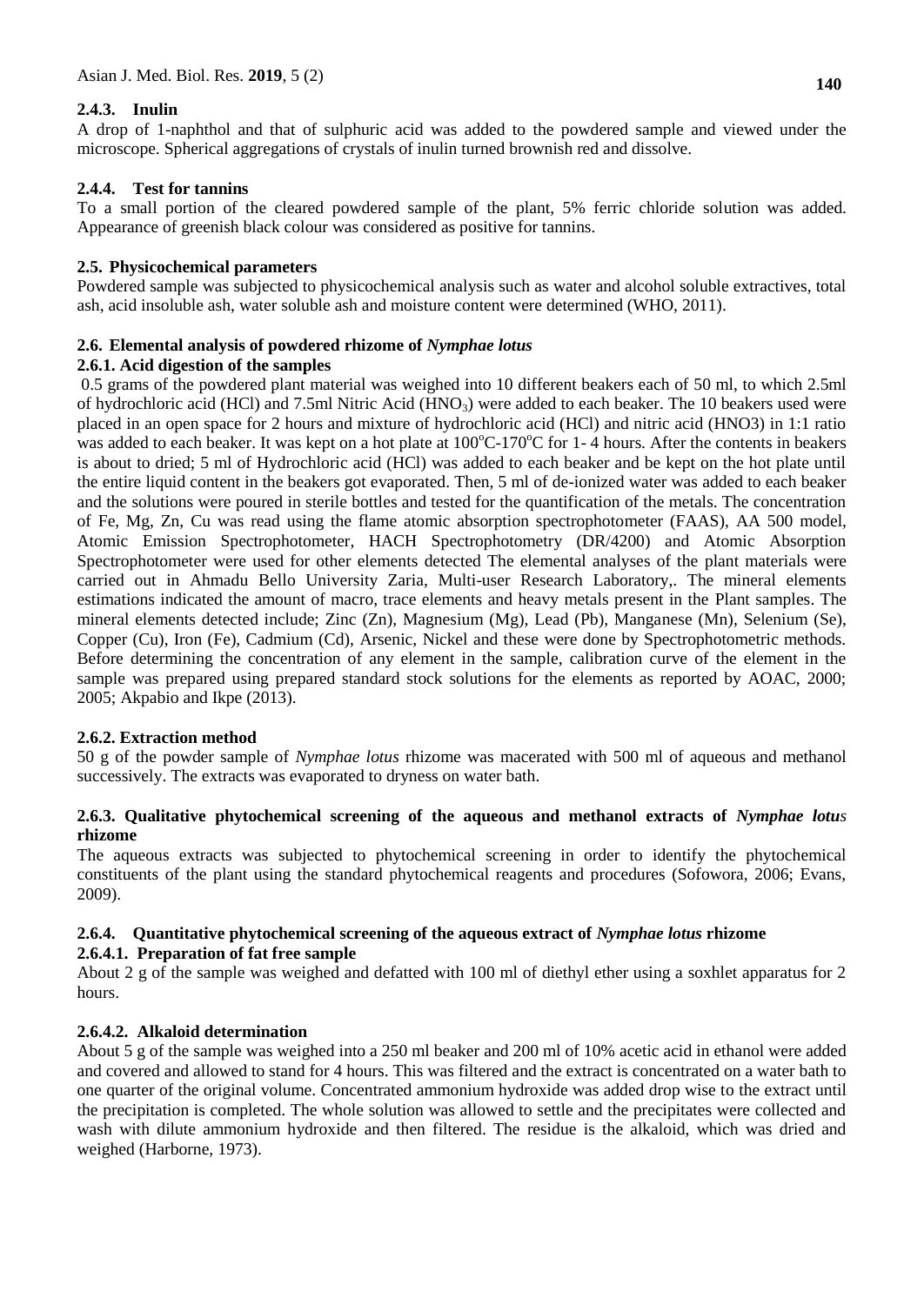#### **2.6.4.3. Flavonoid determination**

10 g of the plant sample was extracted repeatedly with 100ml of 80% aqueous methanol at room temperature. The whole solution was filtered through Whatman filter upper No. 42 (125 mm). The filtrate was transferred into a crucible and evaporated into dryness over a water bath and weighed to a constant weight (Bohm and Kocipal – Abyazan, 1994).

### **2.6.4.4. Saponin determination**

The method of Obadoni and Ochuko (2001) was used. Out of the grinded samples 10 g was weighed for each and put into a conical flask and 100 ml of 20% aqueous ethanol were added. The samples were heated over a hot water bath for 4 hours with continuous stirring at about  $55^{\circ}$ C. The mixture was filtered and the residue reextracted with another 200 ml, 200% ethanol. The combined extracts were reduced to 40ml over water bath at about  $90^{\circ}$ C. The concentrate was transferred into a 250 ml separating funnel and 20 ml of diethyl ether was added and shaken vigorously. The aqueous layer was recovered while the ether layer was discarded. The purification process was repeated and 60 ml of n – butanol was added. The combined n-butanol extracts were washed twice with 10 ml of 5% aqueous sodium chloride. The remaining solution was heated in a water bath. After evaporation the samples were dried in the oven to a constant weight; the saponin content was calculated as percentage.

### **2.6.4.5. Tannin determination**

About 500 mg of each sample was weighed into a 50 ml plastic bottle and 50 ml of distilled water was added and shaken for 1hour on a mechanical shaker. This was filtered into a 50 ml volumetric flask and made up of the mark. Then 5 ml of the filtrate was pipetted out into a test tube and mixed with 2 ml of  $0.1M$  FeCl<sub>3</sub> in 0.1M HCl and 0.008M potassium ferrocyanide. The absorbance was measure at 120 mm within 10 min (Van-Burden and Robinson, 1981).

### **2.6.5. Acute toxicity studies of aqueous and methanol extracts of** *Nymphae lotus* **rhizome**

The lethal dose was determined by Lorke's method. Phase I: Nine wistar rats were used. They were divided into three groups of three animals each. Each groups of animals were administered different doses (10, 100, and 1000 mg/kg) of the extracts and then observed for 24 hours to monitor their behavior as well as mortality. Phase II: Three animals were used. They were divided into three groups of one animal each. The animals were administered higher doses (1600, 2900 and 5000 mg/kg of the extracts and observed for behaviour as well as mortality (Lorke, 1983). The oral median lethal dose  $(LD_{50})$  was calculated as the geometric mean of the minimum toxic dose and maximum tolerated dose.

#### **3. Results and Discussion**

Chemo-microscopical examination of powdered stem of *Nymphae lotus* revealed the presence of cellulose, tannins, starch, lignin, calcium oxalate, suberin, aleurone grain and mucilage, calcium carbonate (Table 1). The chemo-microscopic features are most valuable in the identification of powdered drug as their identification is largely based on the form, the presence or absence of certain cell types and cell inclusions. These are very important diagnostic pharmacognostic parameters for the identification and authentication of crude drugs especially in powdered plants (Chanda, 2011).

| $\sim$ 0.000 and 0.0000 promised to 0.000 promised the complete complete the control of the control of the control of the control of the control of the control of the control of the control of the control of the control of<br><b>Constituents</b> | <b>Inference</b>         |
|-------------------------------------------------------------------------------------------------------------------------------------------------------------------------------------------------------------------------------------------------------|--------------------------|
| Starch                                                                                                                                                                                                                                                | $^{+}$                   |
| Gum and Mucilage                                                                                                                                                                                                                                      | $^{+}$                   |
| Cellulose cell walls                                                                                                                                                                                                                                  | $^{+}$                   |
| Lignin                                                                                                                                                                                                                                                | $^{+}$                   |
| Aleurone grain                                                                                                                                                                                                                                        | $^{+}$                   |
| Calcium oxalate crystals                                                                                                                                                                                                                              | $^{+}$                   |
| Calcium carbonate                                                                                                                                                                                                                                     | $\overline{\phantom{a}}$ |
| Suberized/Cuticular cell wall                                                                                                                                                                                                                         | $^{+}$                   |
| Inulin                                                                                                                                                                                                                                                | $^{+}$                   |

**Table 1. Chemomicroscopical studies of** *Nymphae lotus* **rhizome.**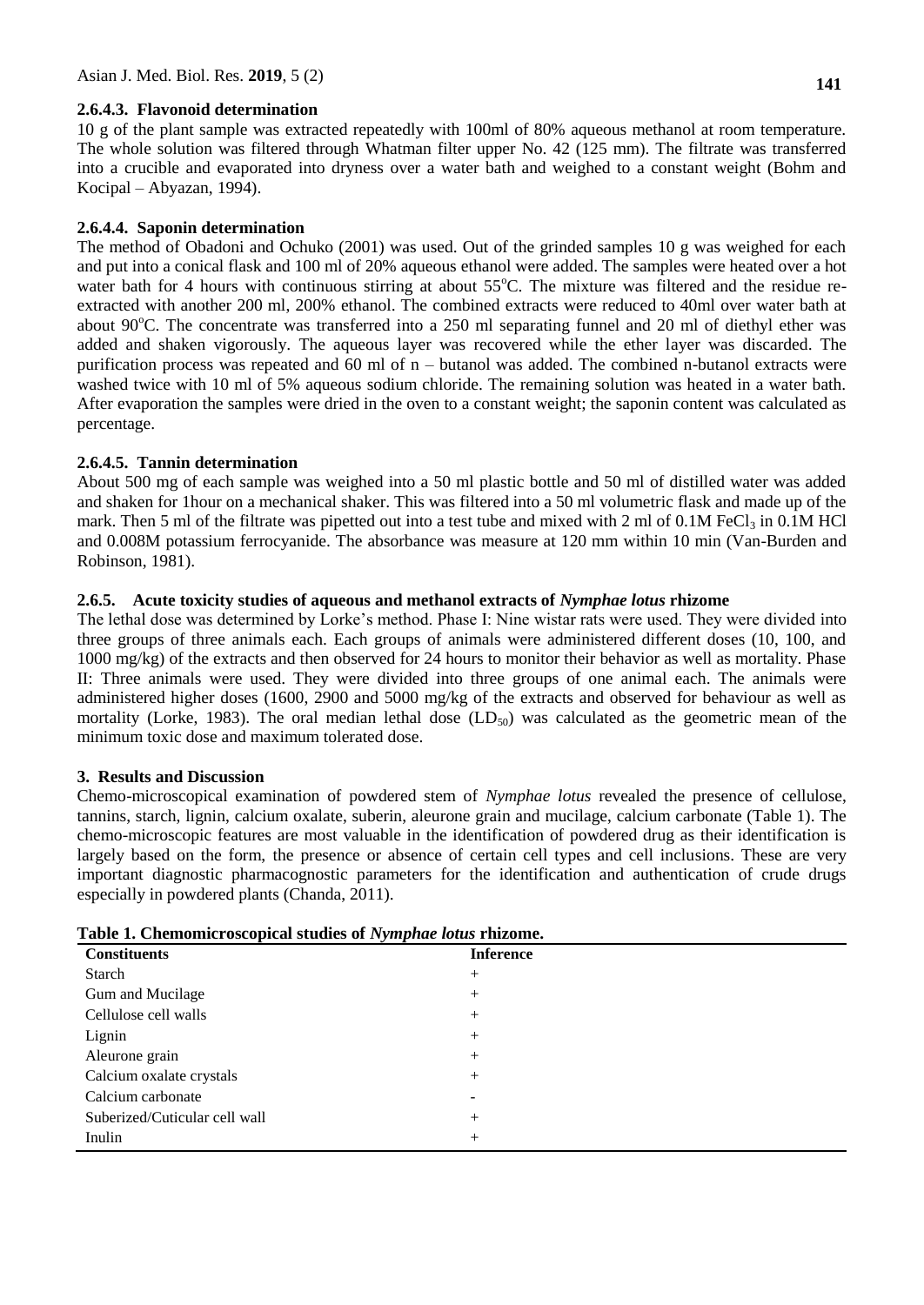**142**

The physicochemical parameters assessed the moisture content, total ash, acid insoluble, water soluble, alcohol and water extractives values (Table 2) revealed the moisture content (7.37%) which is relatively low when compared with BHP, (1990) that reported that percentage of moisture content in any crude drug should be within 12-14 %. However, it indicated less chances of microbial degradation of the drug during storage. The lower the value, the less likelihood of degradation of drug and suggests better stability of the product. Moisture is considered an adulterant because of its added weight as well as the fact that excess of moisture promotes mold and bacterial growth (Prasad *et al*., 2012; Nuhu *et al*., 2016). Total ash value (10.33%) represents both the physiological and non-physiological ash from the plant. The non-physiological ash is an indication of inorganic residues after the plant drug is incinerated. The acid insoluble ash values (2.80%) obtained in this study indicated that the plant was in good physiological condition and contained little extraneous matter such as sand, silica and soil. The total ash value is used as criteria to judge the identity and purity of drugs (WHO, 2011; Prasad *et al.,* 2012).

The ethanol extractive value (16.7%) and water extractive value (22.0%) showed that both water and alcohol potentials in the extraction of the active constituents. Tiwari and Mishra (2010) stated that solvent choice in research involving plant depend on phytochemicals to be extracted as well as the cost and easy access of the solvents.

| Table 2. Physicochemical Constants of Nymphae lotus powdered rhizome. |  |
|-----------------------------------------------------------------------|--|
|                                                                       |  |

| <b>Parameters</b>       | Values $(\%w/w) \pm SEM^*$ |
|-------------------------|----------------------------|
| Moisture content        | $7.37 \pm 0.33$            |
| Ash content             | $10.33 \pm 0.33$           |
| Acid insoluble ash      | $2.80 \pm 0.58$            |
| Water soluble ash       | $7.10 \pm 0.06$            |
| Water extractive value  | $22.00 \pm 0.00$           |
| Ethanol extractive vale | $16.67 \pm 0.33$           |

**\***Average values of three determinations

Trace metals which include Fe and Mn detected in *Nymphae lotus* were above the FAO/WHO (1984) permissible limit for edible plants as shown in Table 3. While others, Pb, Zn, Cd and Cu were found to be within the safety limit.

| Table 3. Elemental analysis of Nymphae lotus powdered rhizome. |  |  |  |  |  |  |
|----------------------------------------------------------------|--|--|--|--|--|--|
|----------------------------------------------------------------|--|--|--|--|--|--|

| <b>Elements</b>          | <b>Concentration</b> (ppm) | $FAO/WHO$ (1984) limit* (ppm) |
|--------------------------|----------------------------|-------------------------------|
| Iron(Fe)                 | 76.301                     | 20.00                         |
| Copper (Cu)              | 0.044                      | 3.00                          |
| Lead (Pb)                | 0.446                      | 0.43                          |
| $\text{Zinc}(\text{Zn})$ | 0.348                      | 27.40                         |
| Nickel (Ni)              | $-0.015$                   | 1.63                          |
| Manganese (Mn)           | 23.718                     | 2.00                          |
| Aluminum (Al)            | 20.485                     |                               |
| Cadmium (Cd)             | $-0.013$                   | 0.21                          |
| Selenium (Se)            | 0.441                      |                               |
| Chromium (Cr)            | 0.033                      |                               |
| Arsenic (As)             | 0.729                      |                               |

Phytochemical analysis of plant revealed the presence of constituents which are known to exhibit medicinal as well as action on the human body (Vaghasiya *et al.,* 2008; Yadav and Agarwala, 2011). Phytochemical analysis shows the presence of many medicinally important secondary metabolite types of phytoconstituents like alkaloids, cardiac glycosides, saponins, triterpenes, which indicates that the plant possesses high profile values and can be used to treat various kinds of diseases. The presence of these secondary metabolites suggests that the plant might be medicinal importance. The results of qualitative phytochemical screening of aqueous and methanolic rhizome extracts of *N. lotus* are shown in Table 4.

Quantitative estimate of phytochemical present in methanol rhizome extract of *N. lotus* shows alkaloids to be highest (166.0 mg/g), followed by tannins (90.0 mg/g), then flavonoids (80.0 mg/g) and the lowest was saponins (22.0 mg/g) as in Table 5.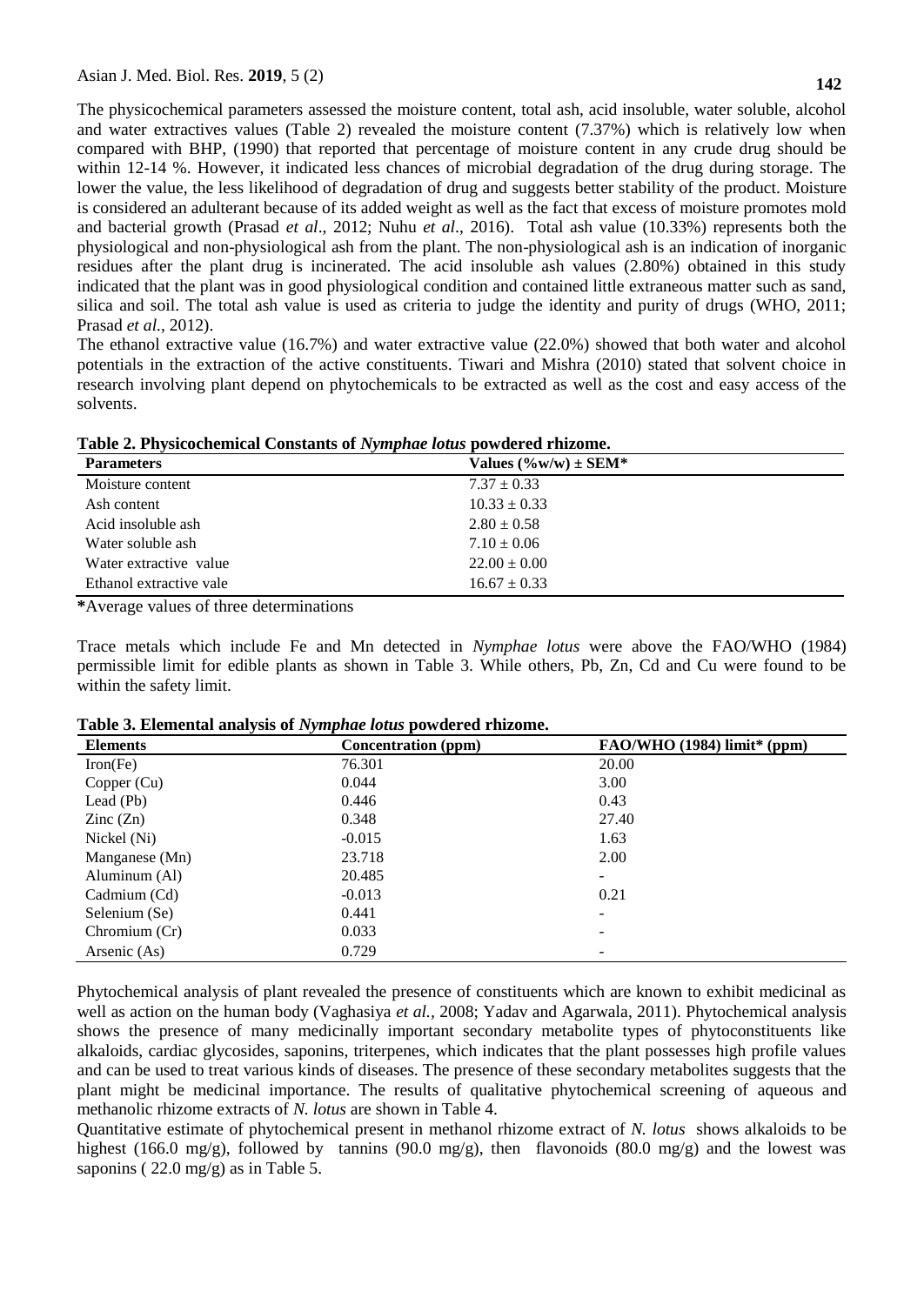Alkaloids are beneficial chemicals to plants serving as repellant to predators and parasites. This probably endows these group of agents its antimicrobial activity. However, when ingested by animals, they affect glucagon, thyroid stimulating hormones and inhibit certain enzymatic activities (Okaka *et al.,* 1992). Flavonoids general serve as flavoring ingredients in plants. Besides their role as flavoring agents they are also expressed in plants in response to microbial infection suggesting their antimicrobial activity (Kujumgiere *et al.,* 1999). Flavoniods have also been implicated as antioxidants both in physiological and diseased states. For instance tea flavonoids have been reported to reduce the oxidation of low-density lipoprotein, lower the blood level of cholesterol and triglycerides (Erdman, 2007). Tannins in this study were indicated to be present but in low concentration in both plant parts. This bioactive compound is known to have potentials anti-viral activity (Cheng *et al.,* 2002) as well as potential prophylactic and therapeutic effect against cancer cells, but via different mechanisms (Narayanan *et al.,* 1999). Saponins are known bioactive substances that can reduce the uptake of cholesterol and glucose at the gut through intra-lumenal physiochemical interaction (Eyong *et al.,* 2011). Saponins as a class of natural products are also involved in complexation with cholesterol to form pores in cell membrane bilayers (Francis *et al.,* 2002) as such may be used as anticholesterol agents or cholesterol lowering agent.

**Table 4. Qualitative Phytochemical screening of aqueous and methanolic rhizome extracts of** *Nymphae lotus***.**

| <b>Metabolite</b>   | <b>Inference</b>       |                         |  |
|---------------------|------------------------|-------------------------|--|
|                     | <b>Aqueous Extract</b> | <b>Methanol Extract</b> |  |
| Alkaloid            | $^{+}$                 | $^{+}$                  |  |
| Flavonoid           |                        | $^{+}$                  |  |
| Saponins            |                        | $+$                     |  |
| Cardiac glycoside   |                        | $^{+}$                  |  |
| Tannins             | $^{+}$                 | $^{+}$                  |  |
| Steroid/Triterpenes | $^{+}$                 | $+$                     |  |
| Anthraquinones      | -                      | $^{+}$                  |  |
| Carbohydrate        | $^{+}$                 | $^{+}$                  |  |

**Table 5. Quantitative phytochemical screening of methanol extract of** *Nymphae lotus* **rhizome.**

| <b>Metabolite</b> | Quantity $(mg/g)$ |
|-------------------|-------------------|
| Alkaloids         | $166.00 \pm 0.57$ |
| Flavonoids        | $80.00 \pm 0.29$  |
| Saponins          | $22.00 \pm 0.12$  |
| <b>Tannins</b>    | $90.00 \pm 0.50$  |

In order to determine the safety margin of drugs and plant products for human use, toxicological evaluation was carried out in experimental animals using Lorke's method to predict toxicity and to provide guidelines for selecting a "safe" dose in animals and also used to estimate the therapeutic index  $(LD_{50}/ED_{50})$  of drugs (Olson *et al.*, 2000; Rang *et al.*, 2012). In this study, median lethal dose (LD<sub>50</sub>) of the extracts (aqueous and methanol) of the *N. lotus* rhizome was carried out orally in rats. The  $LD_{50}$  was found to be greater than 5000 mg/kg when administered orally in rats (Table 4) and all the animals remain alive and did not manifest any significant visible signs of toxicity at these doses. These studies showed the extracts of *N. lotus* rhizome are practically non-toxic when administered using the oral route (Table 6). This is based on the toxicity classification which states that substances with  $LD_{50}$  values of 5000 to 15,000 mg/kg body weight are practically non-toxic (Loomis & Hayes, 1996).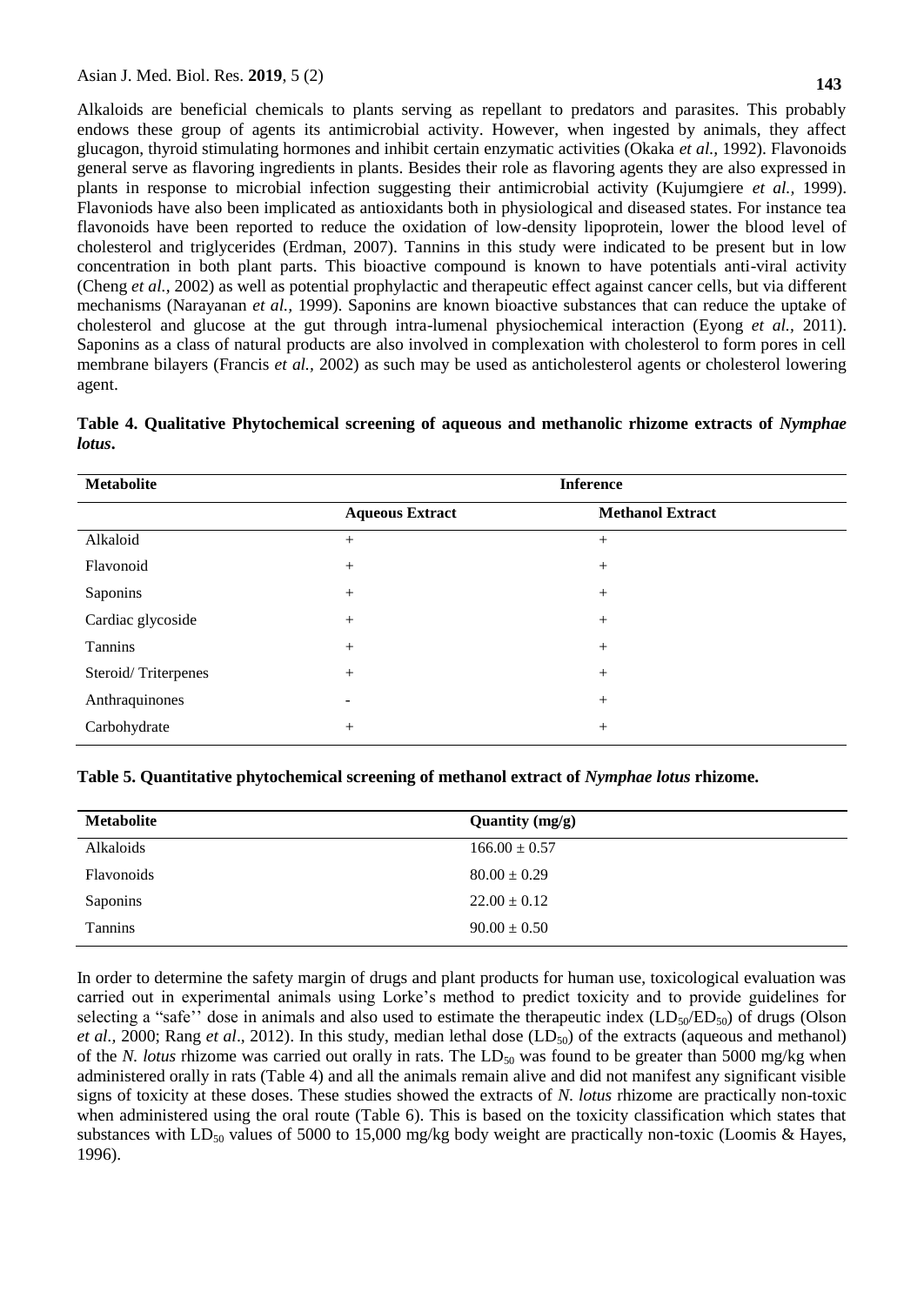| <b>Experiment</b> | Dose $(mg/kg)$ | Number of dead rat after 24 hours |                         |
|-------------------|----------------|-----------------------------------|-------------------------|
|                   |                | <b>Aqueous Extract</b>            | <b>Methanol Extract</b> |
| Phase 1           | 10             | 0/3                               | 0/3                     |
|                   | 100            | 0/3                               | 0/3                     |
|                   | 1000           | 0/3                               | 0/3                     |
| Phase 2           | 1600           | 0/1                               | 0/1                     |
|                   | 2900           | 0/1                               | 0/1                     |
|                   | 5000           | 0/1                               | 0/1                     |

**Table 6. Acute toxicity studies of aqueous and methanol extracts of** *Nymphae lotus* **rhizome when administered orally to Wistar Rats.**

#### **4. Conclusions**

The standardization for the rhizome of *N. lotus* will be useful for the compilation of suitable pharmacopoeia parameters and also serve as a basis for proper identification and safety usage of *N. lotus* rhizome. *N. lotus* rhizome possess secondary metabolites which include alkaloids, tannins, flavonoids, cardiac glycosides and saponins. The values of Fe and Mn in the plant were above the FAO/WHO (1984) permissible limit for edible plants. However, Pb, Zn, Cd and Cu were found to be within the safety limit. The Acute toxicity (LD50) of the aqueous and methanolic extract of *N. lotus* rhizome was found to be greater than 5000 mg /kg and is considered safe for use. Nonetheless, further studies are encouraged to evaluate toxicity at much higher doses.

#### **Conflict of interest**

None to declare.

#### **References**

- Abu-Zaida ME, IA Mashaly, M AbdEl-Monem and M Torky, 2008. Economic Potentials of some Aquatic Plants growing in North East Nile delta, Egypt. J. Applied Sci., 8: 1395-1405.
- Aduema W, C Akunneh-Wariso, AK Amah and WB Vidona, 2018. Evaluation of the anxiolytic activity of the leaves of *Nymphae lotus* (Water Lily) in mice. Biol. Med. Case Rep*.*, 2: 21-24.
- Afolayan AJ, OJ Sharaibi and MI Kazeem, 2013. Phytochemical analysis and in vitro Antioxidant activity of *Nymphae lotus*. Int. J. Pharmacol., 9: 297-304.
- Akinjogunla OJ, AA Adegoke, IP Udokang and BC Adebayo-Tayo, 2009. Antimicrobial potential of *Nymphae lotus* (Nymphaeaceae) against wound pathogens*.* J. Med. Plants Res., 3:138 -141.
- Akpabio UD and EE Ikpe, 2013. Proximate Composition and Nutrient Analysis of Aneilema aequinoctiale leaves. Pelagia Research Library. Asian J. Plant Sci. Res., 3: 55-61.
- Association of Organic and Analytical Chemistry, 2000. *Official methods of analysis*. 19th Edition. Association of Official Analytical Chemists, Washington, DC, US.
- Bohm BA and R Kocipal-abyazan, 1994. Flavonoids and condensed tannins from leaves of *Vaccinum vaticulatum* and *V. calycinium*. Pac. Sci., 48: 458-463.
- British Herbal Pharmacopoeia, 1990. British Herbal Medicine Association. Bournemouth: Dorset. 1st Edition. Vol.1. pp. 1-2.
- Calixto JB and J Barz, 2000. Efficacy, Safety, Quality control, Marketing and Regulatory guidelines for Herbal Medicines (phytotherapeutic agents). J. Med. Plants Res., 33: 179-189.
- Carlini EA, 2003. Plants and the central nervous system. Pharmacol. Biochem. Behav., 75: 501-512.
- Chanda S, 2011. Importance of Pharmacognostic Study of Medicinal Plants: An Overview. J. Pharmacogn. Phytochem., 2: 503-514.
- Cheng HY, CC Lin and TC Lin, 2002. Anti-herpes simplex virus type 2 activity of Casuarinin from the bark of *Terminalia arjuna* Linn. Antiviral Res., 55: 447–455.
- De-Smet PA, 1995. Should herbal medicine-like products be licensed as medicines. Br. Med. J.*,* 310: 1023- 1024.
- Ebong PE, IJ Atangwho, EU Eyong and GE Egbung, 2008. The antidiabetic efficacy of combined extracts from two continental plants: *Azadirachta indica* (A. Juss) (Neem) and *Vernonia amygdalina* (Del.) (African bitter leaf). Am. J. Biochem. Biotechnol.*,* 4: 239-244.
- Erdman JW, 2007. Flavonoid and Heart Health (2005): Proceedings of the ILSI North America Flavonoid workshop, May 31 – June 1. J. Nutr.*,* 137: 718s-737s.